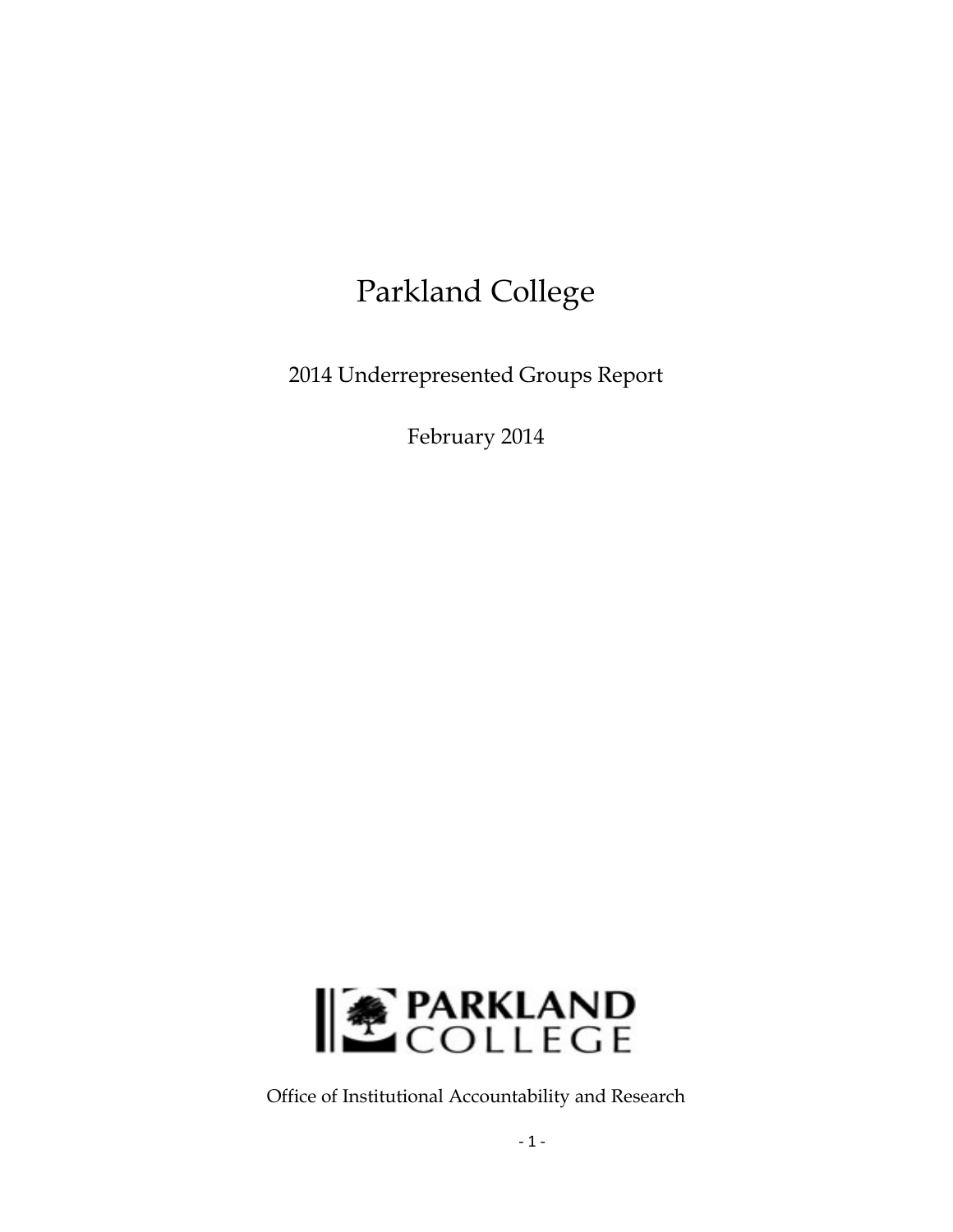#### **Table of Contents**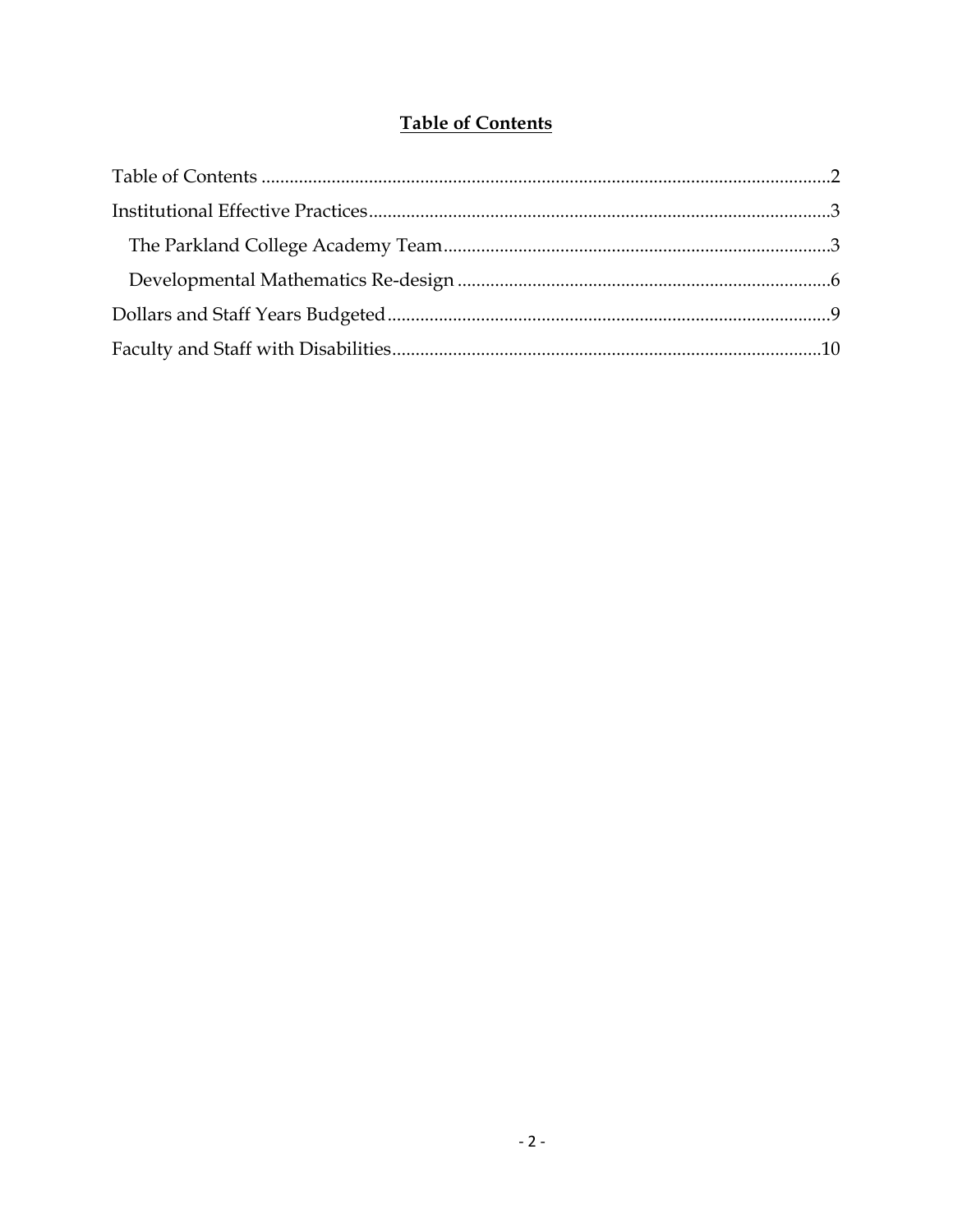#### **Institutional Effective Practices**

The following institutional effective practices at Parkland College are aimed at increasing educational attainment of under-represented students. Each practice addresses Goal 1 of the Illinois Public Agenda for College and Career Readiness by focusing on two areas:

- 1. Increasing the number of graduates in certificate and associate degree programs.
- 2. Improving the student transitions of: (1) high-school to college; (2) community college to four-year universities; and (3) community college to workforce.

#### **Institutional Effective Practice 1:**

The Parkland Academy Team working with Latino Students, Dr. Tom Caulfield, Director of Student Life.

#### **A) Purpose, Goal or Objective:**

The Parkland Academy Team (PAT) was created to help Latino students succeed at Parkland College through individualized mentoring, developing a connection to Latino Culture on campus, and providing outreach to Latino students in secondary schools throughout the district. The group's founding motto "Together we Achieve" represents its dedication to work with students in promoting excellence in academics, community building, and leadership development among the Latino population in District 505.

The four major goals of the PAT are to:

- 1. Improve persistence rates and degree completion for Latino students at Parkland
- 2. Make a strong connection with Latino students during their first year on campus
- 3. Improve the GPA of mentors and mentees.
- 4. Promote a diverse and welcoming campus

#### **B) Date of Implementation:**

The PAT was piloted starting in August 2010 and has been updated, improved, and expanded each year.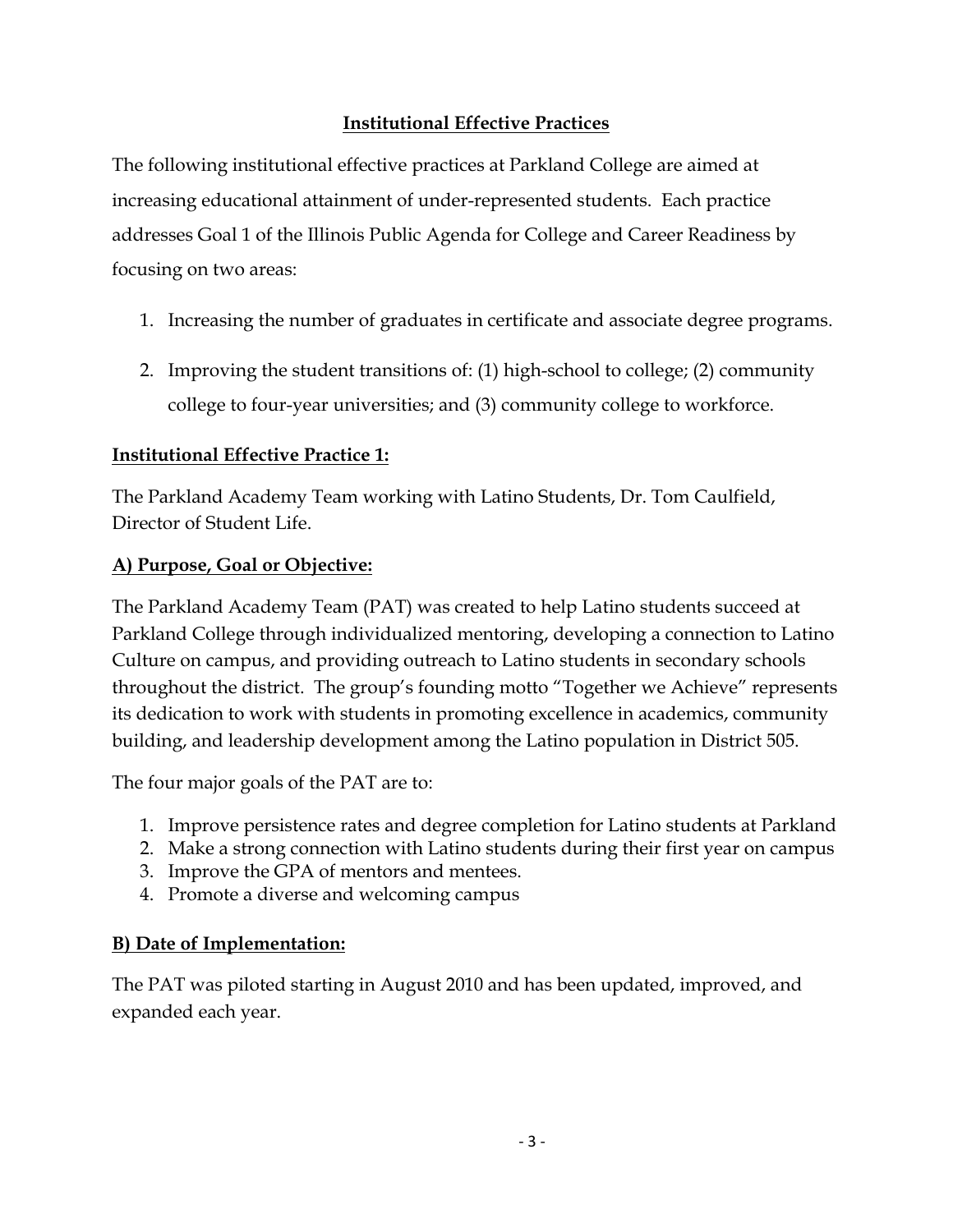#### **C) Description of Program Elements or Strategies that Make the Program Successful:**

The PAT was created in response to low retention rates among Latino students and a growing realization that many of these students struggle without encouragement from a peer and a connection to "Latino Culture". To address these issues, a group of Parkland administrators, faculty, and staff members have taken a proactive approach to assist and meet the needs of the growing Latino population at Parkland.

The first issue the group identified was the lack of connection many Latino students have to a peer at Parkland or to college in general; many students are the first in their family to attend. Therefore, the group piloted a structure of individual mentoring for eight Latino male students. The purpose of the mentor is to become a friend who introduces them to college life, gives direction and advice, helps them with time management, and acts as a continual resource. This initial pilot was successful and the results encouraged the group to continue in their work.

Along with expanding to 30 participants (including female participants), the group also began to realize the importance that "Latino culture" plays in the students' academic careers. This Latino culture is founded upon strong family ties which have produced a lasting work ethic and a sense of pride in Latino students. The lack of a Latino presence in many academic settings, however, causes many Latino's to struggle because they don't see or feel a sense of belonging. In order to increase the connection to "Latino Culture" at Parkland, the group worked to have the participants involved in Club Latino. The connection to Club Latino has proved extremely successful by not only helping the students acclimate themselves to higher education more successfully, but also to encourage involvement at Parkland.

Since its creation the PAT has also worked to encourage outreach to Latino students in secondary schools throughout the district. These outreach efforts provide Latino secondary students with key information about services, resources, and collegiate opportunities, which creates a pathway to education for students who otherwise might assume they cannot afford or succeed in college. Mentors often act as Student Ambassadors when visiting area schools or when tour groups of Latino secondary students come to campus. These mentors act as both a role model for academic support and as a source of information that will be needed to successfully pursue a college education. Furthermore, an annual community orientated Latino Family Day event acts as a public display of the campus's commitment to celebrating Latino culture and accomplishments and is a valuable resource for Latino families in the district.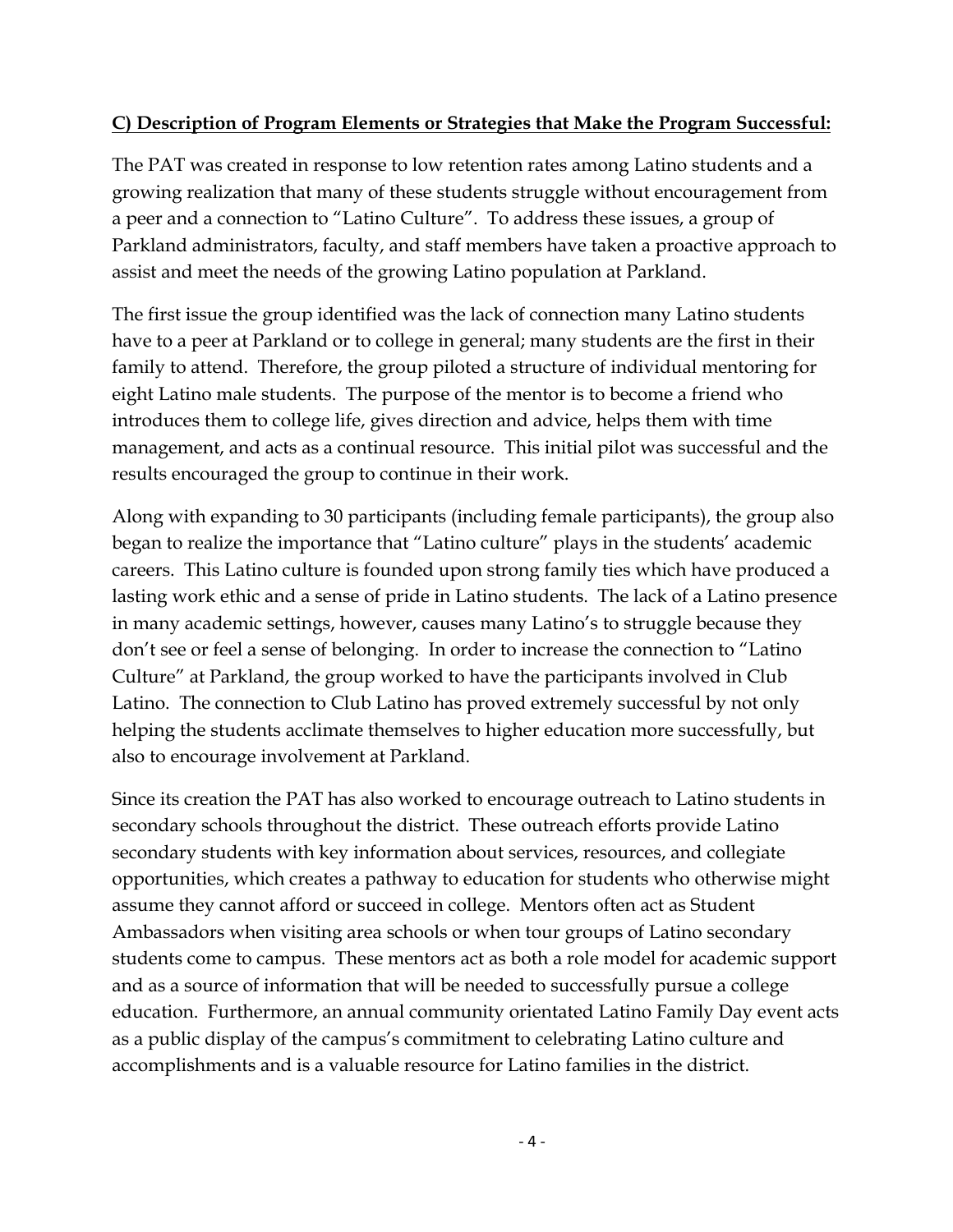## **D) Evidence of Success:**

Institutionally, 4.5% of Parkland students are Latino and they historically have a persistence rate of around 35% -- the lowest persistence rate for an in-district cohort. Additionally, Parkland has consistently fallen short of its benchmarks in persistence, enrollment of minority high school graduates, and minority recipients of degrees.

Nationally, The Latino population is the fastest growing minority group in the United States; this is also true in East Central Illinois and at Parkland. Additionally, while nearly half of college-bound Latino students choose to attend a public community college, only 16% will graduate with a certificate or degree. Furthermore, Latino students are far more likely than white students to face academic, financial, and personal barriers.

Using this information as the baseline metrics for the PAT model, three years' worth of steadily expanding pilots have shown the viability of the model. Below is the supporting data:

**Year 1 (2010-2011):** The original pilot program was made up of 8 male Latino students which ended the year with a 75% persistence rate. Additionally, the students completed their first year with an average GPA of 2.5; this was 0.9 points higher than the average GPA for Latino males.

**Year 2 (2011-2012):** In the second year, the PAT expanded to 32 mentees who ended the year with a persistence rate of 59%. Also, 87% of the mentees during 2012 had their GPA stay the same or improve compared to their cumulative GPA. Furthermore, since 2010 Club Latino grew from 8 to 50 students.

**Year 3 (2012-2013):** In its most recent year the PAT expanded to 36 participants who showed 55.6% persistence rate from fall 2012 to fall 2013. Additionally, from spring 2012 to spring 2013 the number of PAT students with their GPA above 2.0 increased by 5.1%.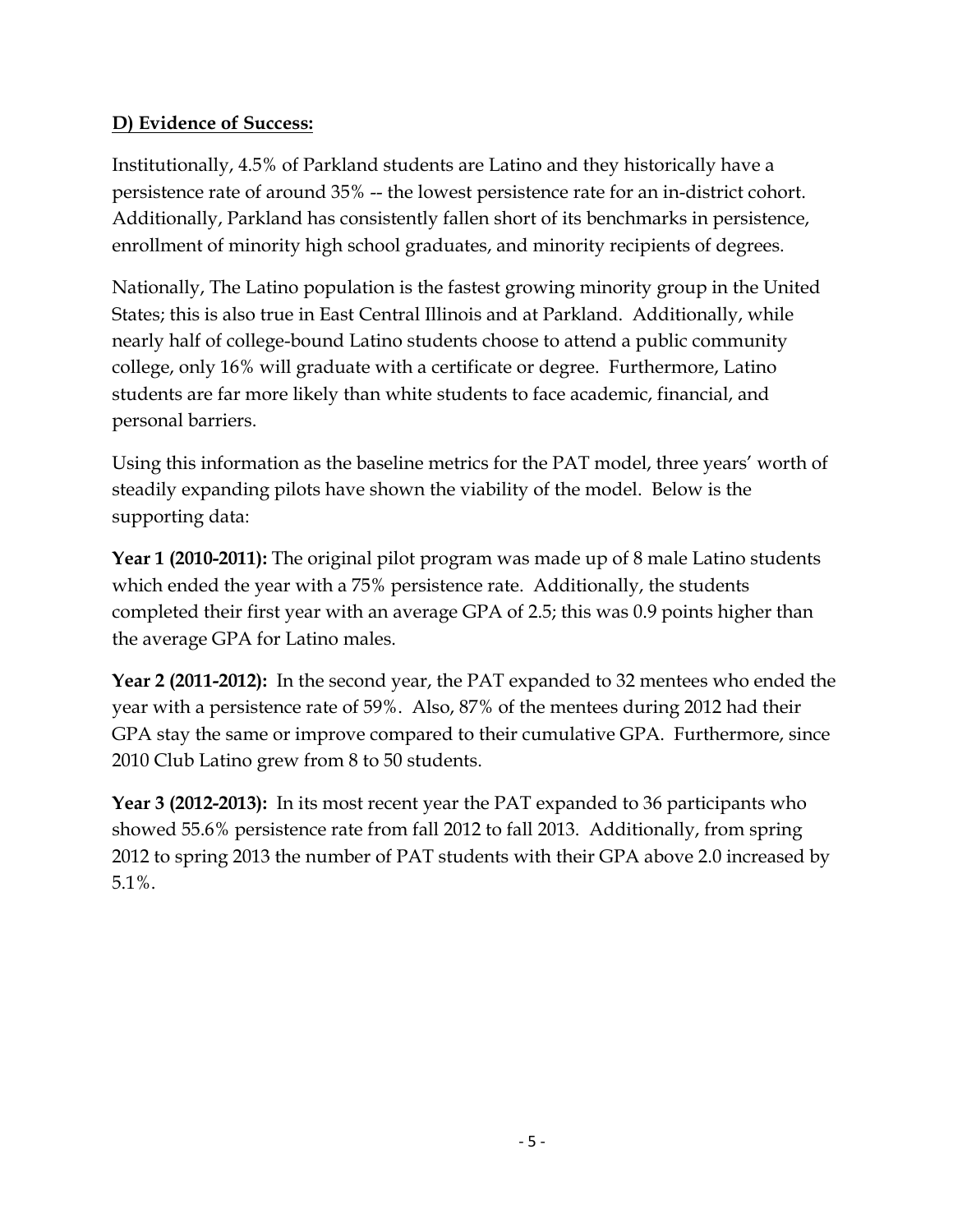### **Institutional Effective Practice 2:**

Developmental Mathematics Re-design, Geoff Griffiths, Department Chair of Mathematics. The program focuses on all students needing developmental math skills. However, a high number of students are from under-represented groups which this program is successful helping.

#### **A) Purpose, Goal or Objective:**

The Parkland College Mathematics Department has redesigned its developmental math sequence in order to:

- 1. Better prepare students for General Education math classes.
- 2. Increase retention and completion rates in developmental math classes.
- 3. Reduce the time to completion of degree for students needing only a Gen Ed math class.
- 4. Improve student skills in teamwork and problem solving.

Provide a foundation of basic skills with spreadsheets and the use of the internet for collection of data.

#### **B) Date of Implementation:**

The design process was begun in fall of 2011. Pilot sections were conducted in the fall of 2012 and spring of 2013. Full implementation began in the fall of 2013 with an enrollment of 312 students.

### **C) Description of Program Elements or Strategies that Make the Program Successful:**

One of the primary roadblocks to completion of degree for many students has been the requirement of Intermediate Algebra as a prerequisite for Gen Ed math classes. The complexity of the algebra in Intermediate Algebra, while essential for success in STEM math classes, is far greater than that required for success in Gen Ed math classes. Many of our students have had to take both Beginning Algebra and Intermediate Algebra prior to enrolling in a Gen Ed math class. The success rate in each of these classes was on the order of 42%, which meant that very few students made it to their Gen Ed math classes in even two semesters. More commonly, students needed 3, 4, or 5 semesters to finish the developmental sequence, or dropped out before making it to their first college level math class.

To mitigate this impediment while maintaining high academic standards, we designed Math Literacy, a 6 credit hour, 1 semester sequence with algebra content that provides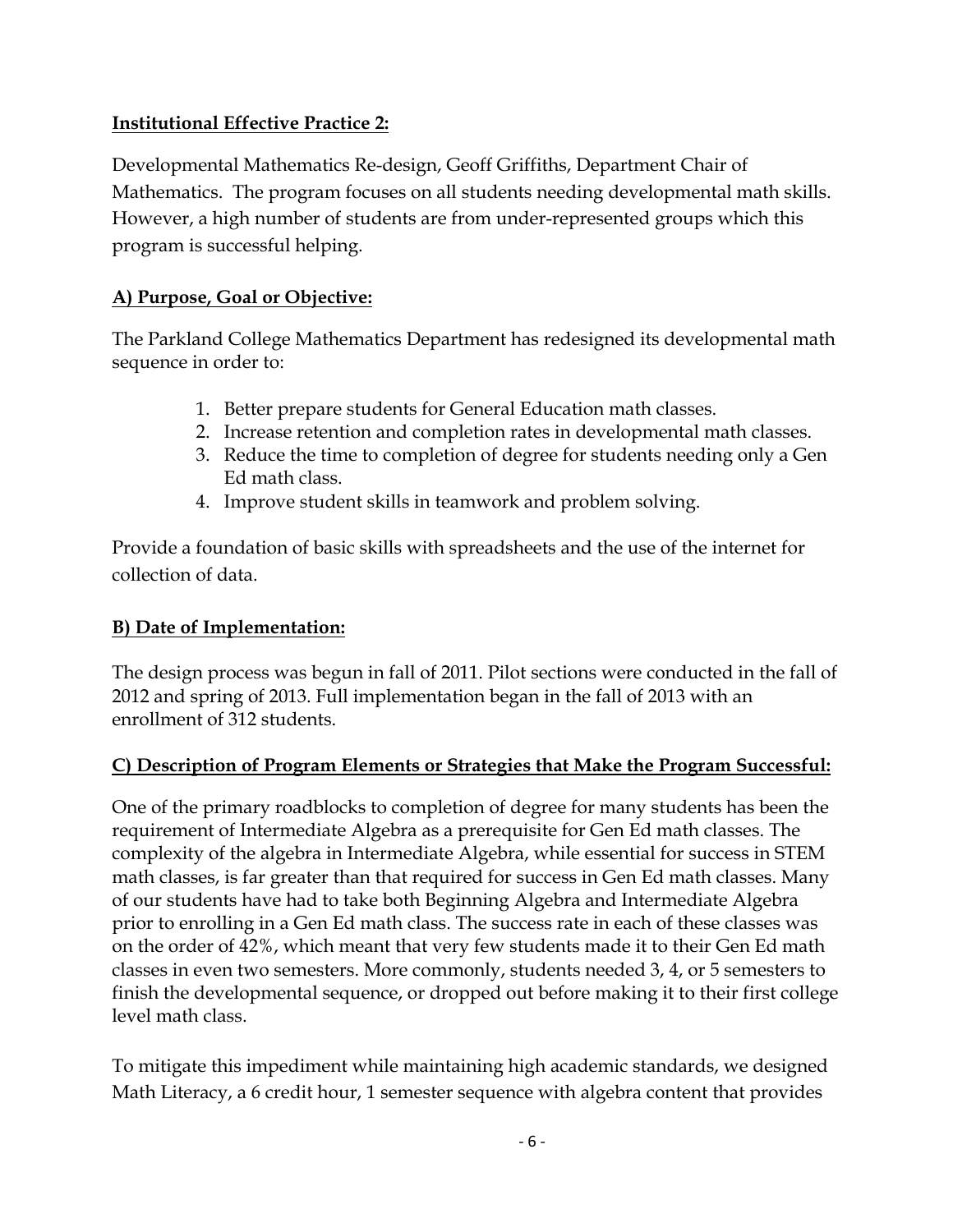appropriate preparation for a Gen Ed math classes. The sequence is a still a rigorous math class, but with content more appropriate in a prerequisite for Gen Ed math classes.

Central to the new course is a collaborative, problem solving based pedagogy intended to improve students' ability to work as part of a team and to solve problems they have not encountered before: two skills employers tell us their new hires typically lack. Time management, study skills, and personal responsibility are also incorporated in lessons in an effort to help students, especially first generation students, successfully make the transition from high school to college.

In addition to reducing the developmental math sequence from two semesters to one for many of our students, we designed Math Lit to be taught in two parts, each three credit hours and eight weeks in length. If a student is unsuccessful in Part A, they may repeat Part A in the second half of the semester and finish the sequence, Part B, in the first half of the following semester. Similarly, if a student is unsuccessful in Part B in the second half of a semester, they may repeat Part B in the first half of the next semester.

We also offer our most popular Gen Ed math class as a midterm start option so that a student who is unsuccessful in one part of the sequence still has a chance to be back on track by the end of their first year, greatly reducing the time to completion of degree and with a much lower impact on a student's financial aid.

While the Math Lit sequence was not designed specifically for under-represented groups, many of these students need developmental math classes and will benefit from the new sequence.

### **D) Evidence of Success:**

55% of students who have taken Mat Lit so far have succeeded on their first attempt. For comparison, only 42% of students succeeded in passing Intermediate algebra even with repeated attempts. We are confident that we can further improve the Math Lit success rate with what we have learned in the first semester of full implementation.

Of the students who have completed Math Lit and gone on to take a Gen Ed math class, over 75% have succeeded in their Gen Ed math class. The comparable success rate for students moving from Intermediate Algebra into Gen Ed math classes was 69% over the years 2008-2012.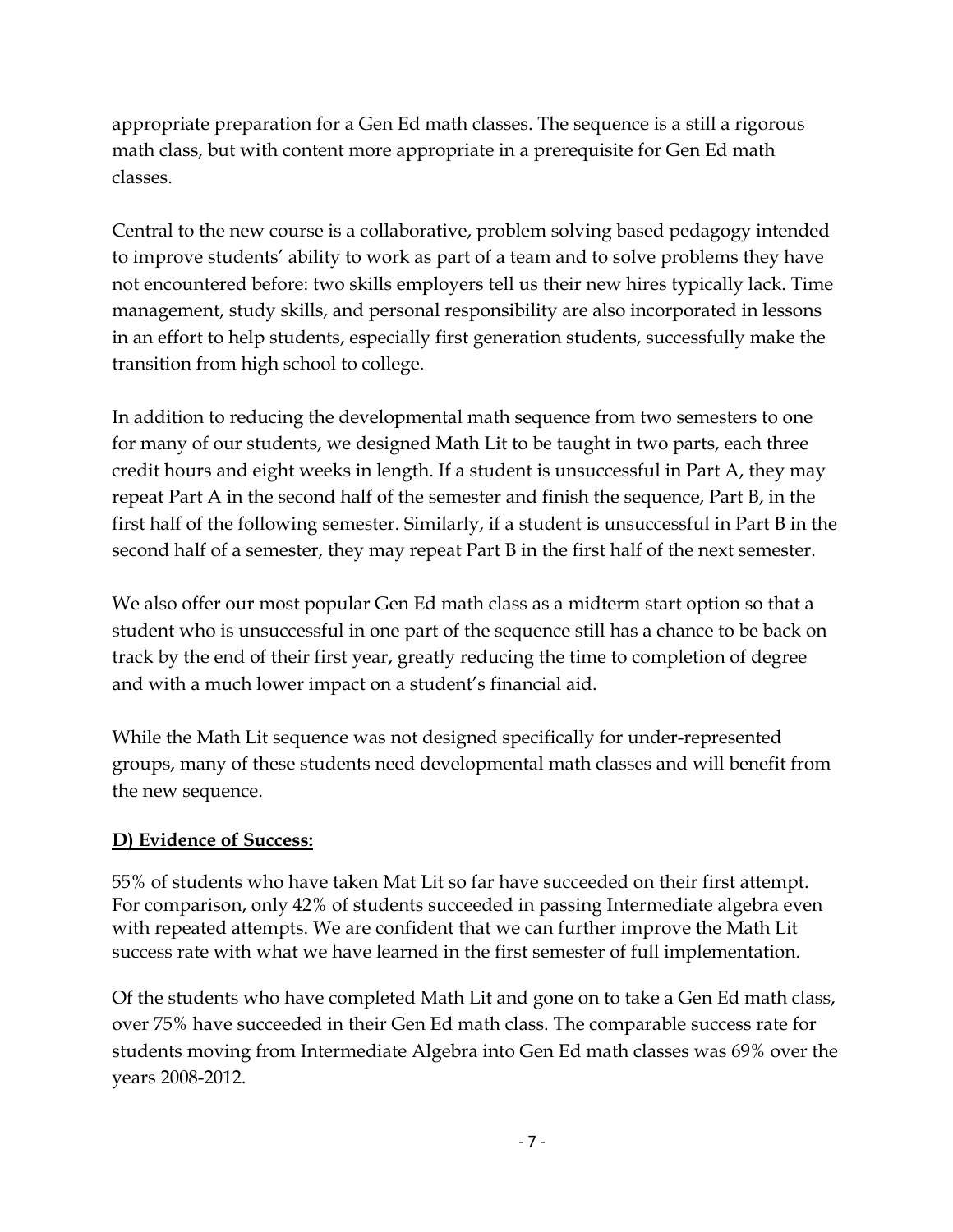In summary, our redesign shows every indication of better preparing students for their Gen Ed math classes, increasing success in developmental classes, decreasing time to completion of degree, and improving teamwork and problem solving skills while improving student use and understanding of technology, and developing important life skills.

### **Dollars and Staff Years Budgeted**: Please see Table 1

**Faculty and Staff with Disabilities**: Parkland does not currently track this information.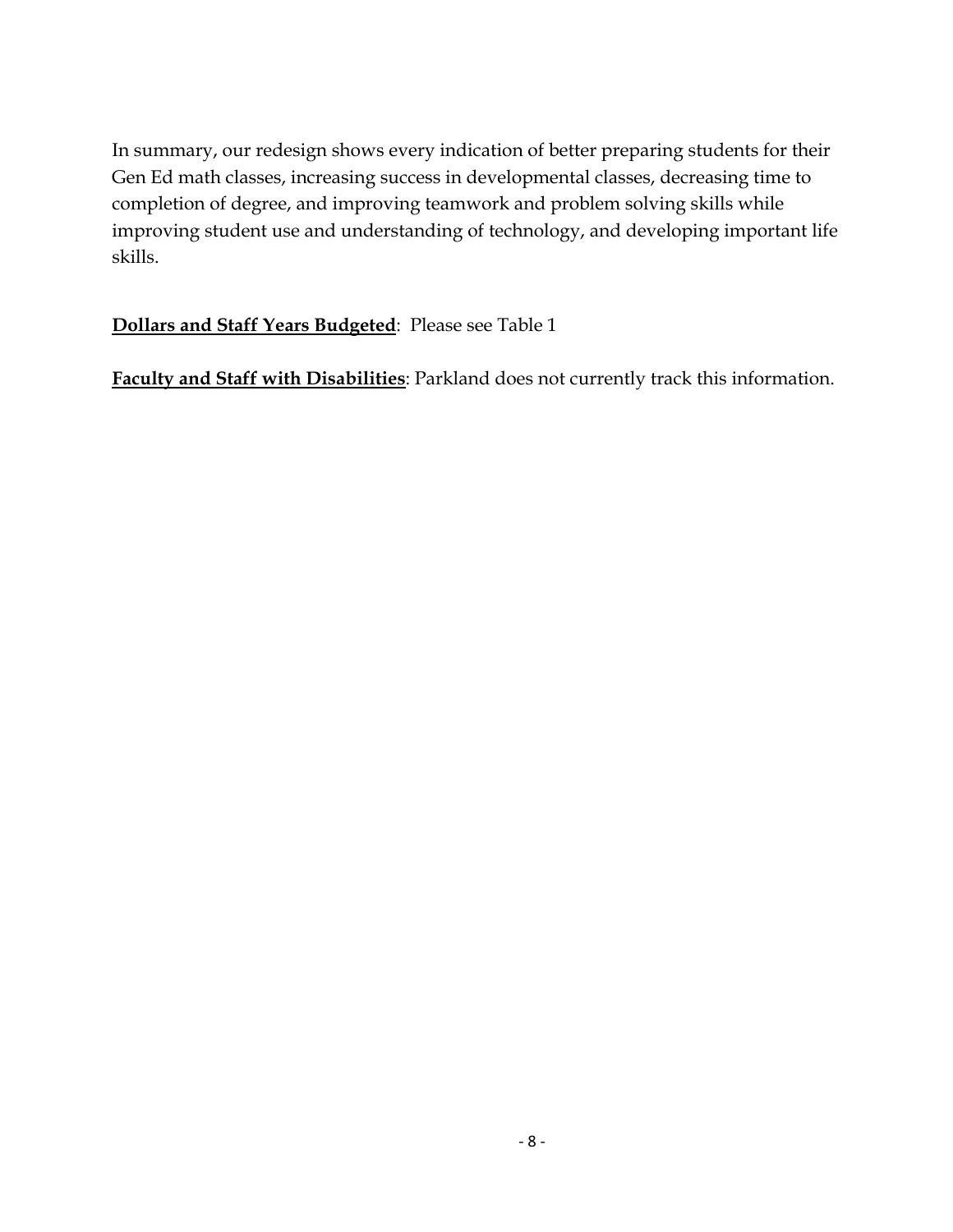#### Illinois Community College Board

#### TABLE 1

#### DOLLARS AND STAFF YEARS BUDGETED TO PROGRAMS SERVING UNDERREPRESENTED STUDENTS AND STAFF AT PUBLIC COMMUNITY COLLEGES, FISCAL YEARS 2012 AND 2013

| Programs                                                 | Designated<br>Or Other<br>Program | <b>Staff Years Budgeted</b><br><b>FY12</b> | FY13        | <b>Total Dollars Budgeted</b><br>FY12 | FY13                             | FY13 Change<br>in Total<br>ollars Budgeted | State<br>FY12 | FY13        | Breakouts for Total Dollars Budgeted<br>Other<br><b>FY12</b> | <b>FY13</b>           | FY 2012 - 2013<br>1-Year Change<br><b>Dollars Budgeted</b><br>State | Other        |
|----------------------------------------------------------|-----------------------------------|--------------------------------------------|-------------|---------------------------------------|----------------------------------|--------------------------------------------|---------------|-------------|--------------------------------------------------------------|-----------------------|---------------------------------------------------------------------|--------------|
|                                                          |                                   |                                            |             |                                       |                                  |                                            |               |             |                                                              |                       |                                                                     |              |
| PARKLAND COLLEGE                                         |                                   |                                            |             |                                       |                                  |                                            |               |             |                                                              |                       |                                                                     |              |
| Center for Excellence in Teaching and Learning - 22000   | O                                 | 3                                          | 3           |                                       | 182.310.00 200.185.56 17.875.56  |                                            |               | $\mathbf 0$ |                                                              | 182,310.00 200,185.56 |                                                                     | 17,875.56    |
| Disability Services (Student Support/Counseling) - 30300 | $\circ$                           | 3.5                                        | 3.5         |                                       | 186.617.00 205.055.27            | 18.438.27                                  |               | $\mathbf 0$ | 186,617.00 205,055.27                                        |                       |                                                                     | 18,438.27    |
| Diversity/Prof Scholar (Faculty Hiring Initiative)       |                                   |                                            |             |                                       | 189,140.00 189,140.00            | 0.00                                       |               | $\Omega$    |                                                              | 189,140.00 189,140.00 |                                                                     | 0.00         |
| Voc Ed - Perkins- 55201                                  |                                   |                                            |             |                                       | 381,565.00 369,649.00 -11,916.00 |                                            |               | $\mathbf 0$ |                                                              | 381,565.00 369,649.00 |                                                                     | $-11,916.00$ |
| Intensive English Program- 15400                         |                                   |                                            |             |                                       | 294,745.00 290,912.52 -3,832.48  |                                            |               | $\mathbf 0$ | 294,745.00 290,912.52                                        |                       |                                                                     | $-3,832.48$  |
| TRIO/Student Support Services- 55320                     |                                   |                                            |             |                                       | 281,511.00 281,511.00            | 0.00                                       |               |             |                                                              | 56,153.00 281,511.00  |                                                                     | 0 225,358.00 |
| College For Kids program*** - 42500                      |                                   |                                            |             |                                       | 51,257.00 64,898.60              | 13,641.60                                  |               | $\Omega$    |                                                              | 51,257.00 64,898.60   |                                                                     | 13,641.60    |
| Adult Education - 23000                                  |                                   | 8                                          | 8           |                                       | 167,768.00 194,311.96 26,543.96  |                                            |               | $\mathbf 0$ | 167.768.00 194.311.96                                        |                       |                                                                     | 26,543.96    |
| Academic Development Center/Title III 24000              |                                   | 5.25                                       | 5.25        |                                       | 343,716.00 391,421.38 47,705.38  |                                            |               | $\mathbf 0$ | 343,716.00 391,421.38                                        |                       |                                                                     | 47,705.38    |
| Center for Academic Success 10200                        |                                   | 5.5                                        | 5.5         |                                       | 292,206.00 317,214.41 25,008.41  |                                            |               |             | 292,206.00 317,214.41                                        |                       |                                                                     | 25,008.41    |
| Club Latino                                              |                                   |                                            |             | 500.00                                | 500.00                           | 0.00                                       |               |             | 500.00                                                       | 500.00                |                                                                     |              |
| English Conversation Club (International Cultures)       |                                   |                                            |             | 500.00                                | 500.00                           | 0.00                                       |               |             | 500.00                                                       | 500.00                |                                                                     |              |
| Innternational Students Association                      |                                   |                                            | $\Omega$    | 500.00                                | 500.00                           | 0.00                                       |               |             | 500.00                                                       | 500.00                |                                                                     |              |
| Sister-to-Sister                                         |                                   |                                            | $\mathbf 0$ | 500.00                                | 500.00                           | 0.00                                       |               |             | 500.00                                                       | 500.00                |                                                                     |              |
| <b>Black Student SUCCESS Project</b>                     |                                   |                                            | $\Omega$    | 3,000.00                              | 3,000.00                         | 0.00                                       |               |             | 3,000.00                                                     | 3,000.00              |                                                                     |              |
| Transfer Center (HECA Grant)-206302                      | D                                 | $- - - - -$                                |             | 0.00                                  |                                  | 0.00                                       |               |             |                                                              |                       |                                                                     |              |
| Women's Program/Services -101411                         | O                                 | -----                                      |             | 0.00                                  |                                  | 0.00                                       |               |             |                                                              |                       |                                                                     |              |
| Cooperative Learning Center -101166 or 101167?           |                                   | -----                                      |             | 0.00                                  |                                  | 0.00                                       |               |             |                                                              |                       |                                                                     |              |
| TRIO/Educational Talent Search *** -206328               |                                   | -----                                      |             | 0.00                                  |                                  | 0.00                                       |               |             |                                                              |                       |                                                                     |              |
| <b>Brothers United</b>                                   |                                   | -----                                      |             | 0.00                                  |                                  | 0.00                                       |               |             |                                                              |                       |                                                                     |              |
| Sister to Sister                                         |                                   | -----                                      |             | 0.00                                  |                                  | 0.00                                       |               |             |                                                              |                       |                                                                     |              |
|                                                          |                                   |                                            |             |                                       |                                  |                                            |               |             |                                                              |                       |                                                                     |              |